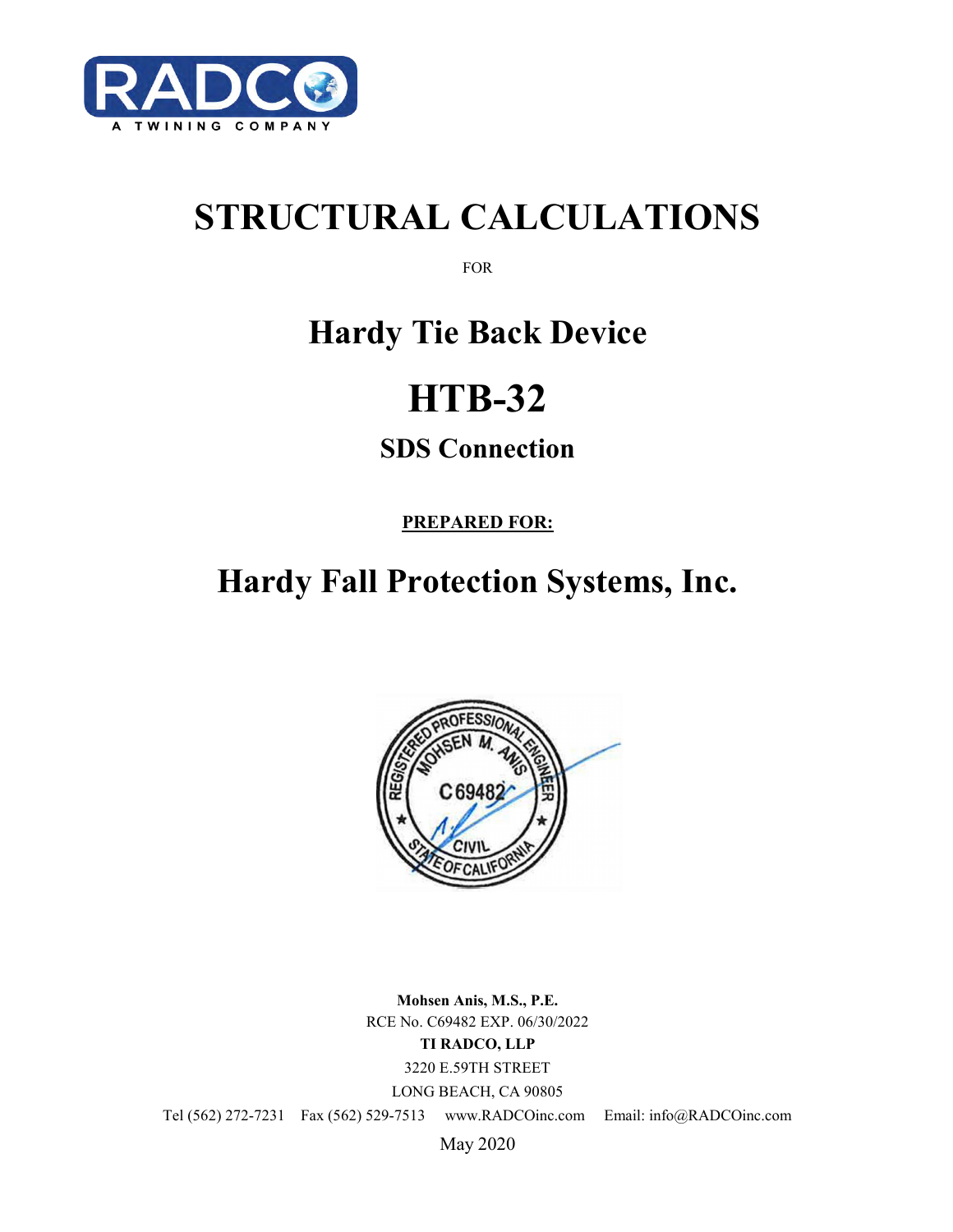### **STRUCTURAL CALCULATIONS INDEX**

#### **ITEM No. DESCRIPTION PAGE No.**

|                | <b>COVER SHEET</b>                      |    |
|----------------|-----------------------------------------|----|
|                | <b>INDEX</b>                            |    |
|                | CODES AND MATERIAL SPECIFICATIONS       |    |
| $\overline{4}$ | <b>HTB LOADING</b>                      |    |
|                | CHECK OF EYELET PLATE AS TENSION MEMBER |    |
| 6              | CHECK OF HTB STEEL POST STRENGTH        |    |
|                | CHECK OF FILLET WELD AT POST BASE       |    |
| 8              | <b>HTB ATTACHMENT</b>                   | 10 |
|                | <b>CHECK OF FASTENERS FOR UPLIFT</b>    |    |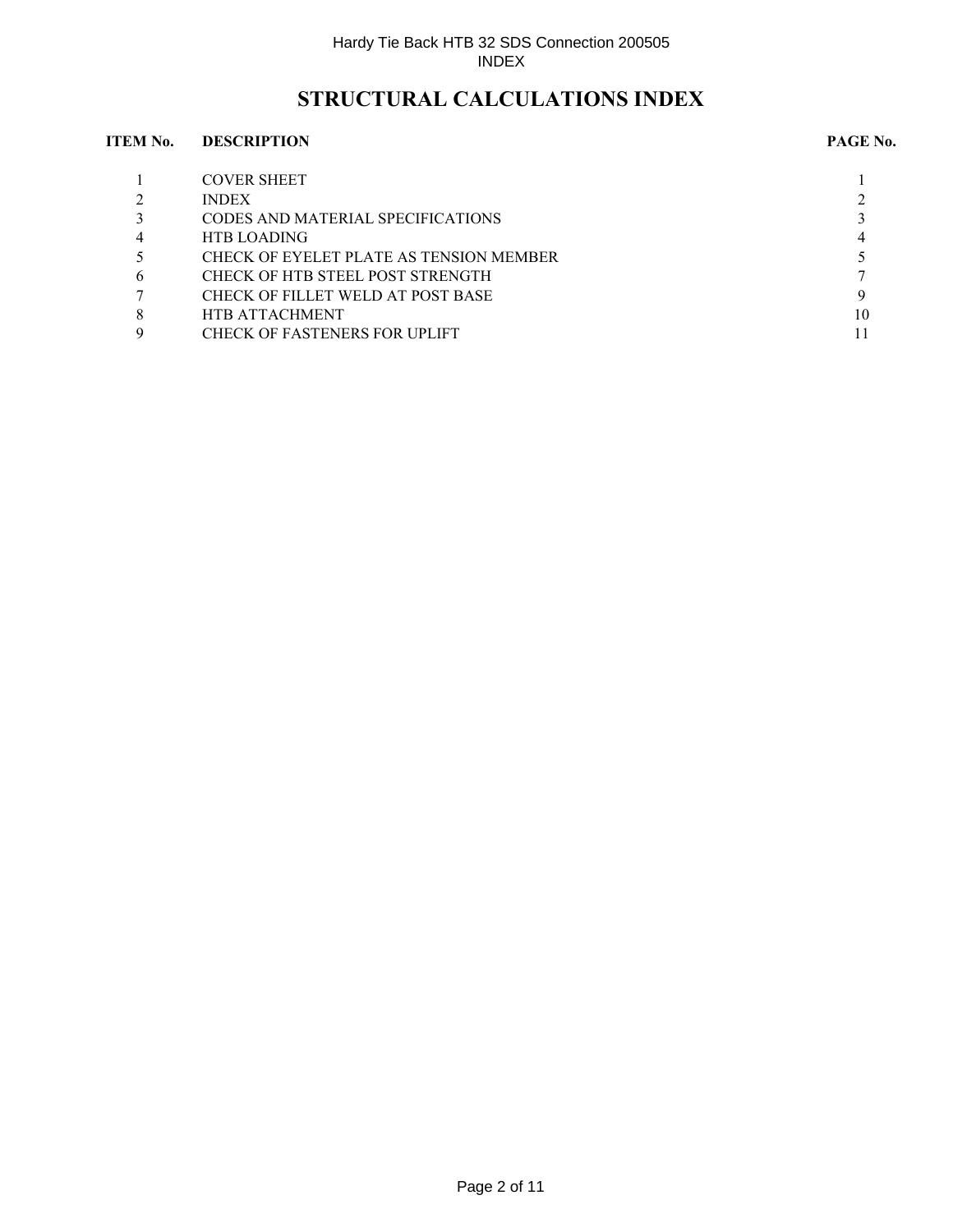### **BUILDING CODES AND MATERIAL STANDARDS**

STRUCTURAL DESIGN MEETS OR EXCEEDS PROVISIONS OF THE FOLLOWING BUILDING CODES AND MATERIAL STANDARDS

| 2018 IBC    | CALIFORNIA BUILDING CODE                                  |
|-------------|-----------------------------------------------------------|
| 2019 IRC    | CALIFORNIA RESIDENTIAL CODE                               |
| ASCE 7-16   | MINIMUM DESIGN LOADS FOR BUILDINGS AND OTHER STRUCTURES   |
| AISC 360-16 | STEEL CONSTRUCTION MANUAL, FOURTEENTH EDITION             |
| AISC 341-16 | SEISMIC PROVISIONS FOR STRUCTURAL STEEL BUILDINGS         |
| ACI 318-14  | <b>BUILDING CODE REOUIREMENTS FOR STRUCTURAL CONCRETE</b> |
|             | AWS D1.1 / D1.1M 2015 STRUCTURAL WELDING CODE             |

#### **MATERIAL SPECIFICATIONS**

UNLESS OTHERWISE NOTED ON THE DRAWINGS, MATERIALS SHALL CONFORM TO THE FOLLOWING SPECIFICATIONS

#### 1) **STRUCTURAL STEEL:**

STRUCTURAL STEEL SHALL CONFORM TO THE ASTM DESIGNATION AS FOLLOWS:

| <b>W SHAPE</b>         | ASTM A992                                                                    | $F_v =$ | 50 ksi   |  |
|------------------------|------------------------------------------------------------------------------|---------|----------|--|
| <b>PIPE</b>            | $ASTM A53 - Gr. B$                                                           | $F_v =$ | $35$ ksi |  |
| <b>RECTANGULAR HSS</b> | $ASTM A500 - Gr. B$                                                          | $F_v =$ | 46 ksi   |  |
| <b>CIRCULAR HSS</b>    | $ASTM A500 - Gr. B$                                                          | $F_v =$ | 42 ksi   |  |
| <b>ANGLES</b>          | ASTM A36                                                                     | $F_v =$ | 36 ksi   |  |
| <b>CHANNELS</b>        | ASTM A36                                                                     | $F_v =$ | 36 ksi   |  |
| <b>STEEL PLATES</b>    | ASTM A572 GRADE 50                                                           | $F_v =$ | 50 ksi   |  |
| 2) CONNECTIONS:        |                                                                              |         |          |  |
| <b>BOLTS</b>           | $ASTM A325 - N$                                                              |         |          |  |
| <b>WELDS</b>           | E70XX                                                                        |         |          |  |
| 3) CONCRETE:           |                                                                              |         |          |  |
|                        | CONCRETE USED FOR FOUNDATION SHALL DEVELOP A MINIMUM COMPRESSIVE STRENGTH OF |         |          |  |
| $2500$ noi IN 28 DAVC" |                                                                              |         |          |  |

#### 4) **REINFORCING STEEL:** REINFORCING STEEL SHALL CONFORM TO ASTM A615  $F_v = 60$  ksi 5) **ANCHORS:** ANCHOR RODS ASTM F1554 Gr. 36  $F_v = 36$  ksi 2500 psi IN 28 DAYS"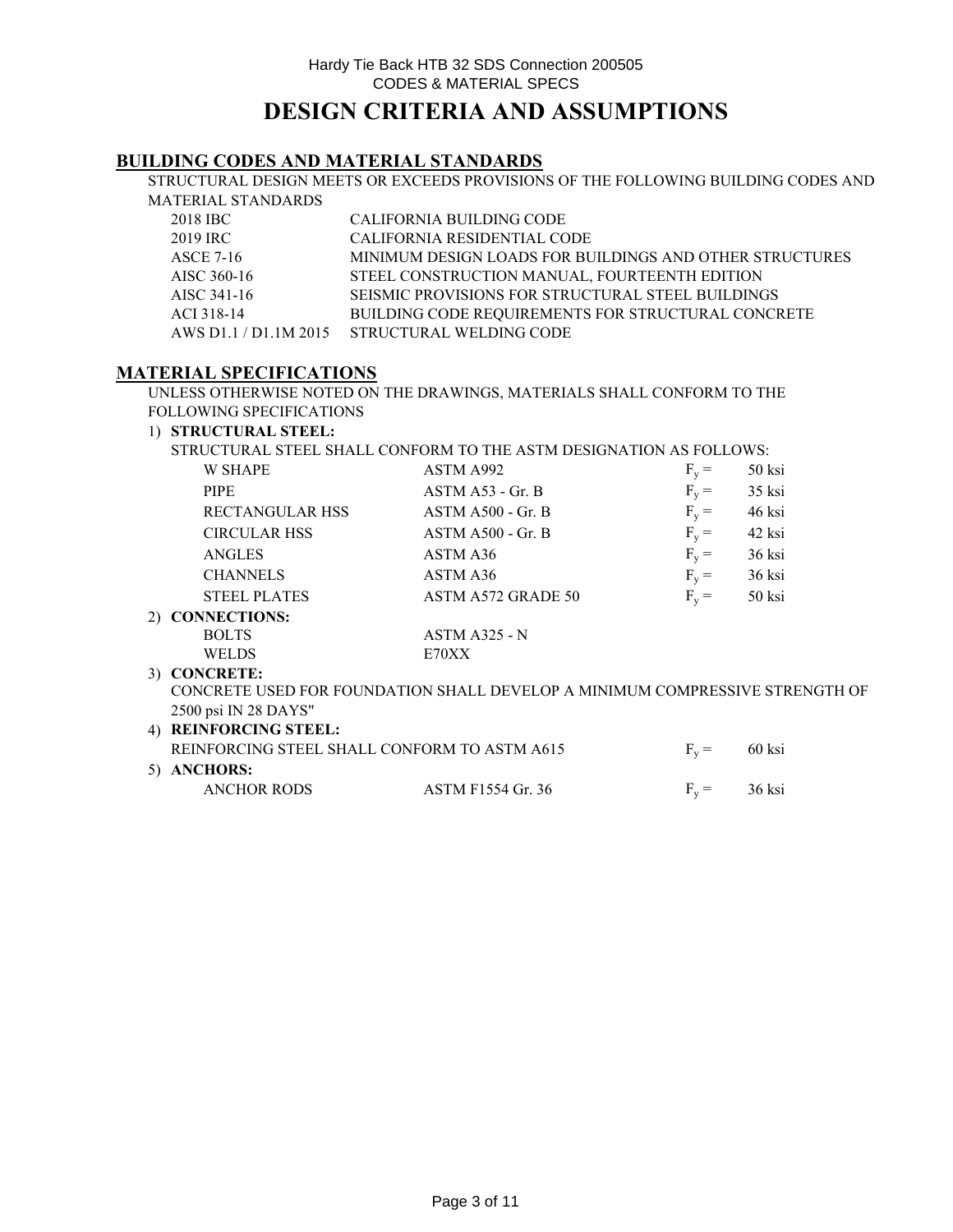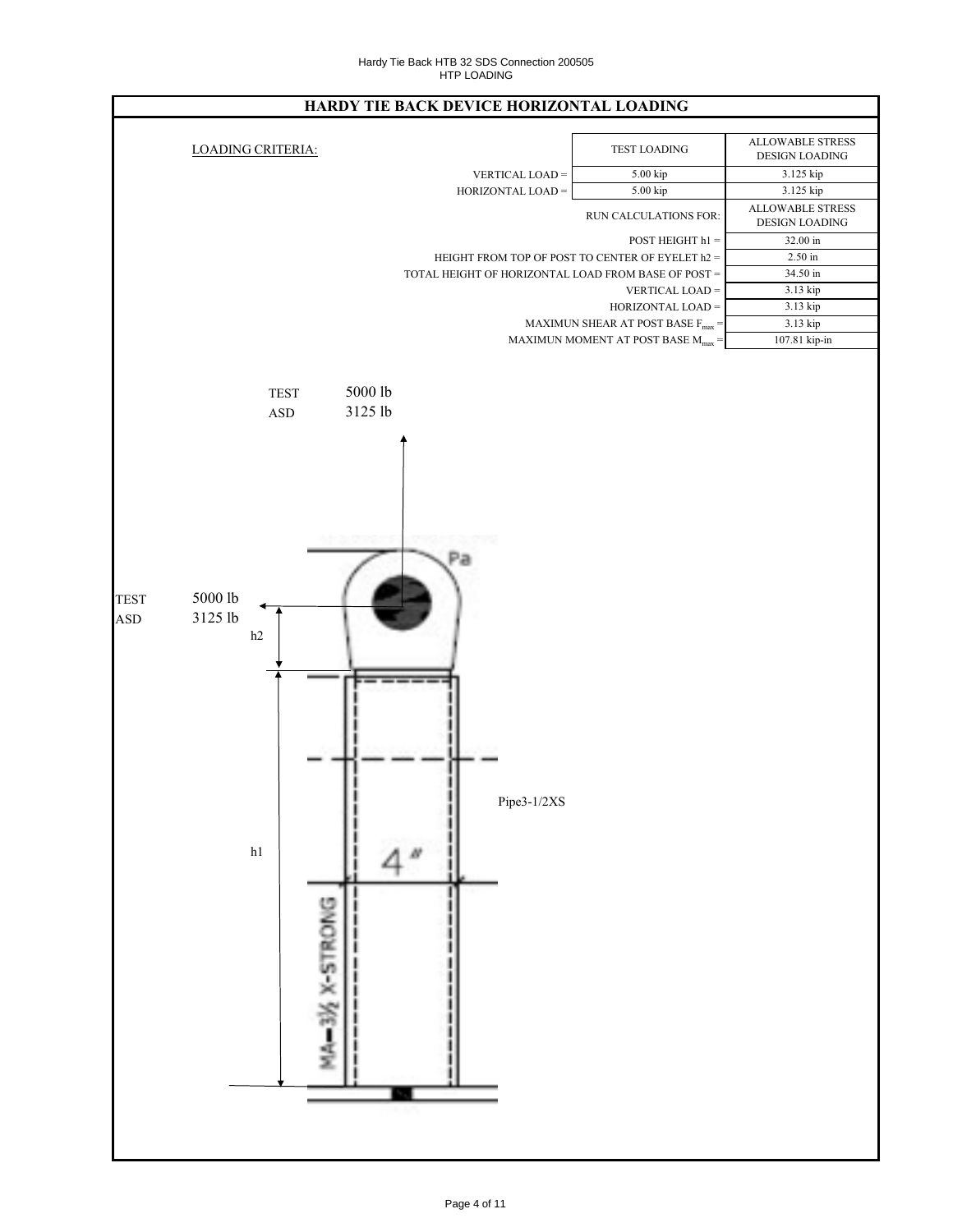### **CHECK OF EYELET PLATE AS TENSION MEMBER**

|                                                                                                 | <u>CHECK OF EXELET FLATE AS TENSION MEMBER</u>                                  |                                              |                                            |                                                |  |  |
|-------------------------------------------------------------------------------------------------|---------------------------------------------------------------------------------|----------------------------------------------|--------------------------------------------|------------------------------------------------|--|--|
| BY PROVISIONS OF ANSI/AISC 360-16                                                               |                                                                                 |                                              |                                            | (STEEL CONSTRUCTION MANUAL- FIFTEENTH EDITION) |  |  |
|                                                                                                 |                                                                                 |                                              |                                            |                                                |  |  |
|                                                                                                 | 3125 lb                                                                         |                                              |                                            |                                                |  |  |
|                                                                                                 |                                                                                 |                                              |                                            |                                                |  |  |
|                                                                                                 | 4.<br>$MA = 3\frac{1}{2}$ X-STRONG                                              | SECTION<br>$7\frac{V_4}{TYP}$<br>Pc          |                                            |                                                |  |  |
|                                                                                                 |                                                                                 | $Pd = \frac{1}{4}$ SKIRT                     |                                            |                                                |  |  |
|                                                                                                 |                                                                                 |                                              |                                            |                                                |  |  |
|                                                                                                 |                                                                                 |                                              |                                            |                                                |  |  |
|                                                                                                 | $8\%$<br>3''                                                                    | 3″<br>2%                                     |                                            |                                                |  |  |
|                                                                                                 | <b>INPUT</b>                                                                    |                                              |                                            |                                                |  |  |
| <b>MEMBER ID</b><br><b>GENERAL:</b>                                                             | <b>EYELET PLATE</b>                                                             |                                              |                                            |                                                |  |  |
| <b>STRAP INPUT:</b><br>PLATE THICKNESS                                                          | $\mathbf{1}$<br>in                                                              | PLATE WIDTH:                                 |                                            | 3.50 in                                        |  |  |
| <b>ASTM SPECIFICATION</b>                                                                       | ASTM A36                                                                        |                                              |                                            | 1.00                                           |  |  |
| HOLE DIAMETER =                                                                                 | $\overline{c}$<br>in                                                            | NUMBER OF HOLES IN STRAP PLATE               |                                            | $\mathbf{1}$                                   |  |  |
|                                                                                                 |                                                                                 |                                              | SECTION n =<br>NEGLECTED WIDTH DUE TO HOLE |                                                |  |  |
| ADDED WIDTH FOR HOLES =                                                                         | $\boldsymbol{0}$<br>in                                                          |                                              | PUNCHING =                                 | $1/16$ in                                      |  |  |
|                                                                                                 | <b>CALCULATIONS</b><br><b>EYELET PLATE STRENGTH IN TENSION</b>                  |                                              |                                            |                                                |  |  |
| <b>GROSS, NET AND EFFECTIVE AREA:</b>                                                           |                                                                                 | PLATE THICKNESS t =                          |                                            |                                                |  |  |
|                                                                                                 | GROSS AREA OF MEMBER $A_g =$                                                    |                                              |                                            | $1.000$ in<br>3.500 sq.in                      |  |  |
|                                                                                                 |                                                                                 | HOLE DIAMETER =                              |                                            | $2 \frac{1}{16}$ in                            |  |  |
|                                                                                                 | NET AREA OF MEMBER $A_n =$                                                      |                                              | 1.438 sq.in                                |                                                |  |  |
|                                                                                                 | EFFECTIVE NET AREA $A_e = A_n U =$                                              |                                              | 1.438 sq.in                                |                                                |  |  |
| <b>MATERIAL PROPERTIES:</b>                                                                     | TENSION MEMBER YIELD STRESS $F_y =$                                             |                                              |                                            | 36 ksi                                         |  |  |
|                                                                                                 | TENSION MEMBER ULTIMATE TENSILE STRESS $\rm{F_u}$ =                             |                                              | 58 ksi                                     |                                                |  |  |
| <u>TENSILE YIELDING IN THE GROSS SECTION</u>                                                    |                                                                                 |                                              |                                            |                                                |  |  |
| AISC 360-16 EQUATION D2-1                                                                       |                                                                                 | $P_n = F_y A_g =$                            | 126.000 kip                                |                                                |  |  |
| AISC 360-16 EQUATION D2-1                                                                       |                                                                                 |                                              | $\Omega$ = 1.67                            |                                                |  |  |
|                                                                                                 | DESIGN TENSILE STRENGTH $\Phi P_n$ OR ALLOWABLE TENSILE STRENGTH $P_n/\Omega$ = |                                              |                                            | 75.449 kip                                     |  |  |
| <u>TENSILE RUPTURE IN THE NET SECTION</u>                                                       |                                                                                 |                                              |                                            |                                                |  |  |
| AISC 360-16 EQUATION D2-2                                                                       |                                                                                 | $\mathbf{P_n} = \mathbf{F_u} \mathbf{A_e} =$ | 83.375 kip                                 |                                                |  |  |
| AISC 360-16 EQUATION D2-2                                                                       |                                                                                 |                                              | $\Omega = 2.00$                            |                                                |  |  |
|                                                                                                 | DESIGN TENSILE STRENGTH $\Phi P_n$ OR ALLOWABLE TENSILE STRENGTH $P_n/\Omega$ = |                                              | 41.688 kip                                 |                                                |  |  |
| TENSILE RUPTURE IN THE NET SECTION GOVERNS,                                                     |                                                                                 |                                              |                                            |                                                |  |  |
| DESIGN TENSILE STRENGTH $\Phi$ P <sub>n</sub> OR ALLOWABLE TENSILE STRENGTH P <sub>n</sub> /Ω = |                                                                                 |                                              | 41.688 kip                                 |                                                |  |  |
| <b>CHECK EYELET PLATE STRENGTH IN TENSION:</b>                                                  |                                                                                 |                                              |                                            |                                                |  |  |
|                                                                                                 | AVAILABLE TENSILE STRENGTH $P_n/\Omega$ =                                       |                                              | 41.688 kip                                 |                                                |  |  |
|                                                                                                 | <b>REQUIRED TENSILE STRENGTH =</b>                                              |                                              | 3.125 kip                                  |                                                |  |  |
|                                                                                                 | <b>RATIO OF REQUIRED STRENGTH/ AVAILABLE STRENGTH =</b>                         |                                              | 0.075<br>OК                                |                                                |  |  |
|                                                                                                 |                                                                                 |                                              |                                            |                                                |  |  |
|                                                                                                 |                                                                                 |                                              |                                            |                                                |  |  |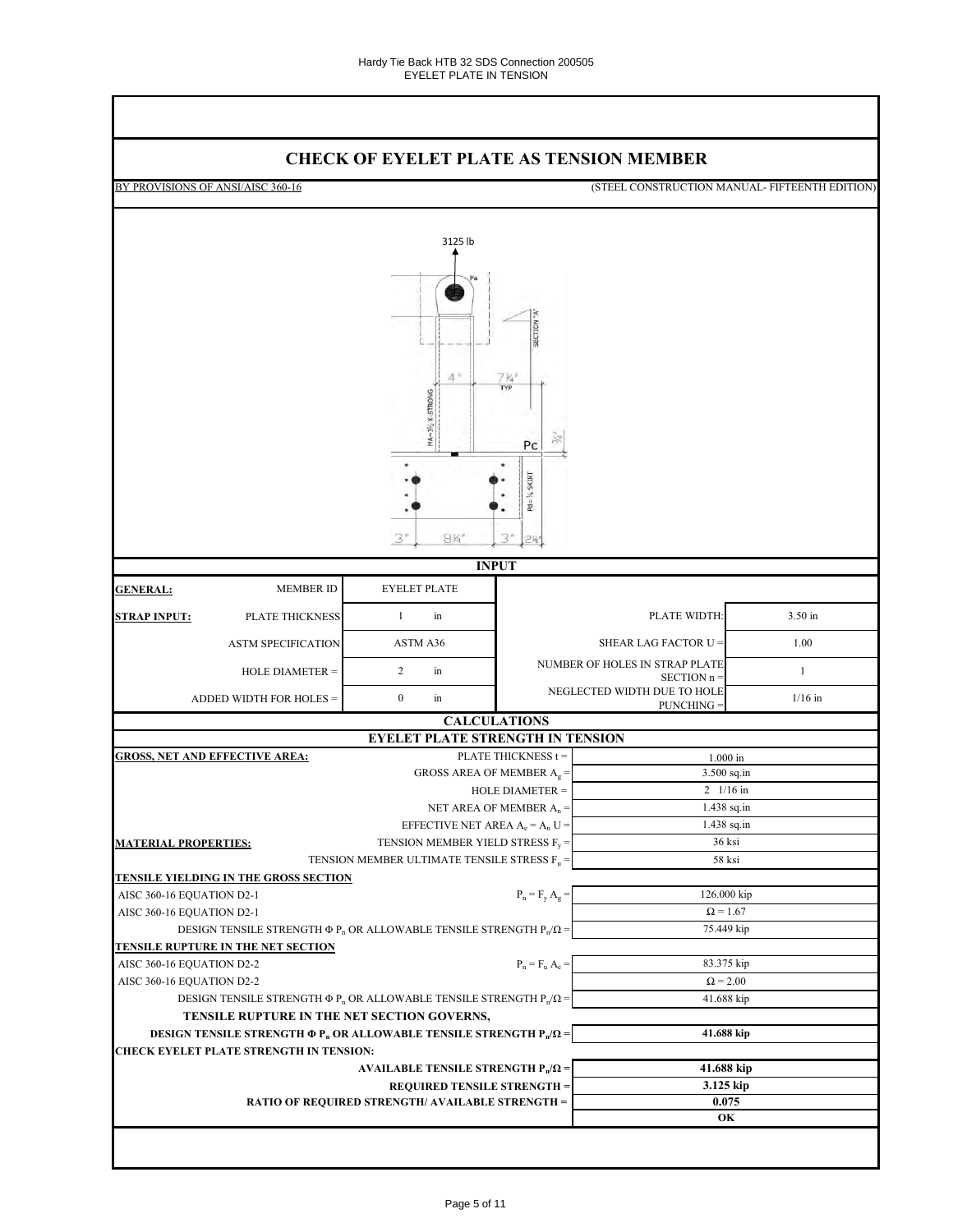| <b>CHECK OF HTB STEEL POST STRENGTH</b><br>BY PROVISIONS OF AISC 360-16                 |               |                                                                                       |                                                |                                                          |                                                            |                                                                               |  |
|-----------------------------------------------------------------------------------------|---------------|---------------------------------------------------------------------------------------|------------------------------------------------|----------------------------------------------------------|------------------------------------------------------------|-------------------------------------------------------------------------------|--|
|                                                                                         |               |                                                                                       |                                                |                                                          |                                                            |                                                                               |  |
|                                                                                         |               | <b>MEMBER INPUT</b>                                                                   |                                                |                                                          |                                                            |                                                                               |  |
| <b>MEMBER ID</b><br><b>SECTION INPUT:</b>                                               | <b>HTB-32</b> |                                                                                       |                                                |                                                          | SHAPE:                                                     | PIPE                                                                          |  |
| <b>SECTION:</b>                                                                         | $Pipe3-1/2XS$ |                                                                                       | <b>ASTM SPEC.</b>                              | <b>SELECT PREFERRED</b><br><b>SPECIFICATION</b>          |                                                            | ASTM A53 Grade B                                                              |  |
| <b>EFFECTIVE LENGTH FOR DESIGN FOR COMPRESSION:</b> AISC 360-16 SECTION E2              |               |                                                                                       |                                                |                                                          | <b>FOR X AXIS</b>                                          | <b>FOR Y AXIS</b>                                                             |  |
|                                                                                         |               | LATERALLY UNBRACED LENGTH L                                                           |                                                |                                                          | $2.88$ ft                                                  | $2.88$ ft                                                                     |  |
|                                                                                         |               |                                                                                       | K                                              |                                                          | 2.00                                                       | 2.00                                                                          |  |
| AISC 360-16 SECTION (B4-2)                                                              |               |                                                                                       |                                                | USE DESIGN WALL THICKNESS = 0.93 NOMINAL WALL THICKNESS? |                                                            | <b>YES</b>                                                                    |  |
| DISTANCE FROM MAXIMUM TO ZERO SHEAR FORCE:                                              |               |                                                                                       |                                                |                                                          | $L_v =$                                                    | $2.88$ ft                                                                     |  |
|                                                                                         |               | <b>SUMMARY OF RESULTS</b>                                                             |                                                |                                                          |                                                            |                                                                               |  |
| <u>AVAILABLE STRENGTH OF SECTION:</u>                                                   |               |                                                                                       | <b>LRFD</b>                                    |                                                          |                                                            | <b>ASD</b>                                                                    |  |
| <b>AVAILABLE COMPRESSIVE STRENGTH:</b>                                                  |               | $\Phi_{\rm c} P_{\rm n} =$                                                            |                                                | 94.137 kips<br>108.411 kips                              | $\mathbf{P}_{\mathbf{n}} / \mathbf{\Omega}_{\mathbf{c}} =$ | 62.633 kips<br>72.130 kips                                                    |  |
| <b>AVAILABLE TENSILE STRENGTH:</b><br><b>AVAILABLE FLEXURAL STRENGTH:</b>               |               | $\Phi_t$ P <sub>n</sub> =<br>$\Phi_{\rm h}$ M <sub>n</sub> =                          |                                                | $10.675$ kip-ft                                          | $P_n / Q_t =$<br>$M_n / \Omega_b =$                        | 7.102 kip-ft                                                                  |  |
| <b>AVAILABLE SHEAR STRENGTH:</b>                                                        |               | $\Phi_{\rm v}$ V <sub>n</sub> =                                                       |                                                | 32.523 kips                                              | $V_n / \Omega_v$ =                                         | 21.639 kips                                                                   |  |
|                                                                                         |               | <b>CALCULATIONS</b>                                                                   |                                                |                                                          |                                                            |                                                                               |  |
|                                                                                         |               | <b>MATERIAL PROPERTIES</b>                                                            |                                                |                                                          |                                                            |                                                                               |  |
|                                                                                         |               |                                                                                       | YOUNG'S MODULUS $E_s =$                        |                                                          | 29000 ksi                                                  |                                                                               |  |
|                                                                                         |               |                                                                                       | $F_v =$<br>$F_n =$                             |                                                          | 35 ksi<br>60 ksi                                           |                                                                               |  |
|                                                                                         |               | <b>SECTION PROPERTIES</b>                                                             |                                                |                                                          |                                                            |                                                                               |  |
|                                                                                         |               |                                                                                       | <b>OUTSIDE DIAMETER D =</b>                    |                                                          | $4 \text{ in}$                                             |                                                                               |  |
|                                                                                         |               | NOMINAL WALL THICKNESS t <sub>nom</sub> =<br>DESIGN WALL THICKNESS t <sub>des</sub> = |                                                |                                                          | 0.318 in                                                   |                                                                               |  |
| AISC 360-16 SECTION (B4-2)                                                              |               |                                                                                       | CROSS SECTION AREA $A =$                       |                                                          | $0.296$ in<br>$3.442$ sq.in                                |                                                                               |  |
|                                                                                         |               |                                                                                       | $D/t =$                                        |                                                          | 13.53<br>5.94                                              |                                                                               |  |
|                                                                                         |               | MOMENT OF INERTIA $I(in^4) =$                                                         | SECTION MODULUS S=                             |                                                          | 2.97                                                       |                                                                               |  |
|                                                                                         |               |                                                                                       | RADIUS OF GYRATION r =                         |                                                          | 1.314 cu.in                                                |                                                                               |  |
|                                                                                         |               | PLASTIC SECTION MODULUS Z=                                                            |                                                |                                                          | 4.067 in                                                   |                                                                               |  |
| <b>1- CLASSIFICATION OF SECTION FOR UNIFORM COMPRESSION: (AISC 360-16 TABLE B.4.1a)</b> |               | <b>AVAILABLE COMPRESSIVE STRENGTH</b>                                                 |                                                |                                                          |                                                            |                                                                               |  |
|                                                                                         |               |                                                                                       | $D/t =$                                        |                                                          | 13.53                                                      |                                                                               |  |
|                                                                                         |               |                                                                                       | $\lambda_{\rm p} =$                            |                                                          | N/A                                                        |                                                                               |  |
|                                                                                         |               | CLASSIFICATION FOR UNIFORM COMPRESSION:                                               | $\lambda_r = 0.11 \text{ E/F}_y =$             |                                                          | 91.143<br>NONCOMPACT                                       |                                                                               |  |
| AISC 360-16 SECTION E2<br><b>2- SLENDERNESS RATIO:</b>                                  |               | $(L_c/r)_x = (KL/r)_x =$                                                              |                                                |                                                          | 52.52                                                      |                                                                               |  |
|                                                                                         |               |                                                                                       | $(L_c/r)_v = (KL/r)_v =$                       |                                                          | 52.52                                                      |                                                                               |  |
|                                                                                         |               |                                                                                       | $(L_c/r)_{max} = (KL/r)_{max} =$<br>$\leq 200$ | 52.52<br>OK                                              |                                                            |                                                                               |  |
| <b>ELASTIC CRITICAL BUCKLING STRESS F.</b>                                              |               |                                                                                       |                                                |                                                          |                                                            |                                                                               |  |
| AISC 360-16 EQUATION (E3-4)<br><b>MEMBERS WITHOUT SLENDER ELEMENTS</b>                  |               |                                                                                       | $F_e = \pi^2 E / (L_c / r)^2$                  | BY PROVISIONS OF AISC 360-16 SECTION E3 (ASD)            | 103.770 ksi                                                |                                                                               |  |
| LIMIT STATE OF FLEXURE BUCKLING                                                         |               |                                                                                       | 4.71 $\sqrt{(E/F_v)}$ =                        |                                                          | 135.58                                                     |                                                                               |  |
| AISC 360-16 EQUATION (E3-2)                                                             |               |                                                                                       | $F_{cr}$ = [0.658 <sup>Fy/Fe</sup> ] $F_{v}$   |                                                          | 30.392 ksi                                                 |                                                                               |  |
| AISC 360-16 EQUATION (E3-3)                                                             |               |                                                                                       | $F_{cr} = 0.877 F_e$                           |                                                          | N/A                                                        |                                                                               |  |
| <b>AVAILABLE COMPRESSIVE STRENGTH</b>                                                   |               |                                                                                       | $F_{cr} =$                                     |                                                          | 30.392 ksi                                                 | PROVISIONS OF AISC 360-16 SECTION E3, "MEMBERS WITHOUT SLENDER ELEMENTS"APPLY |  |
|                                                                                         |               |                                                                                       | $F_{cr} =$                                     |                                                          | 30.392 ksi                                                 |                                                                               |  |
| AISC 360-16 EQUATION (E3-1)                                                             |               |                                                                                       | $P_n = F_{cr} A_e =$<br><b>LRFD</b>            |                                                          | 104.60 kips                                                |                                                                               |  |
|                                                                                         |               | $\Phi_{c} =$                                                                          |                                                | 0.9                                                      | $\Omega_{\rm c} =$                                         | <b>ASD</b><br>1.67                                                            |  |
| AISC 360-16 SECTION E1                                                                  |               |                                                                                       |                                                |                                                          |                                                            |                                                                               |  |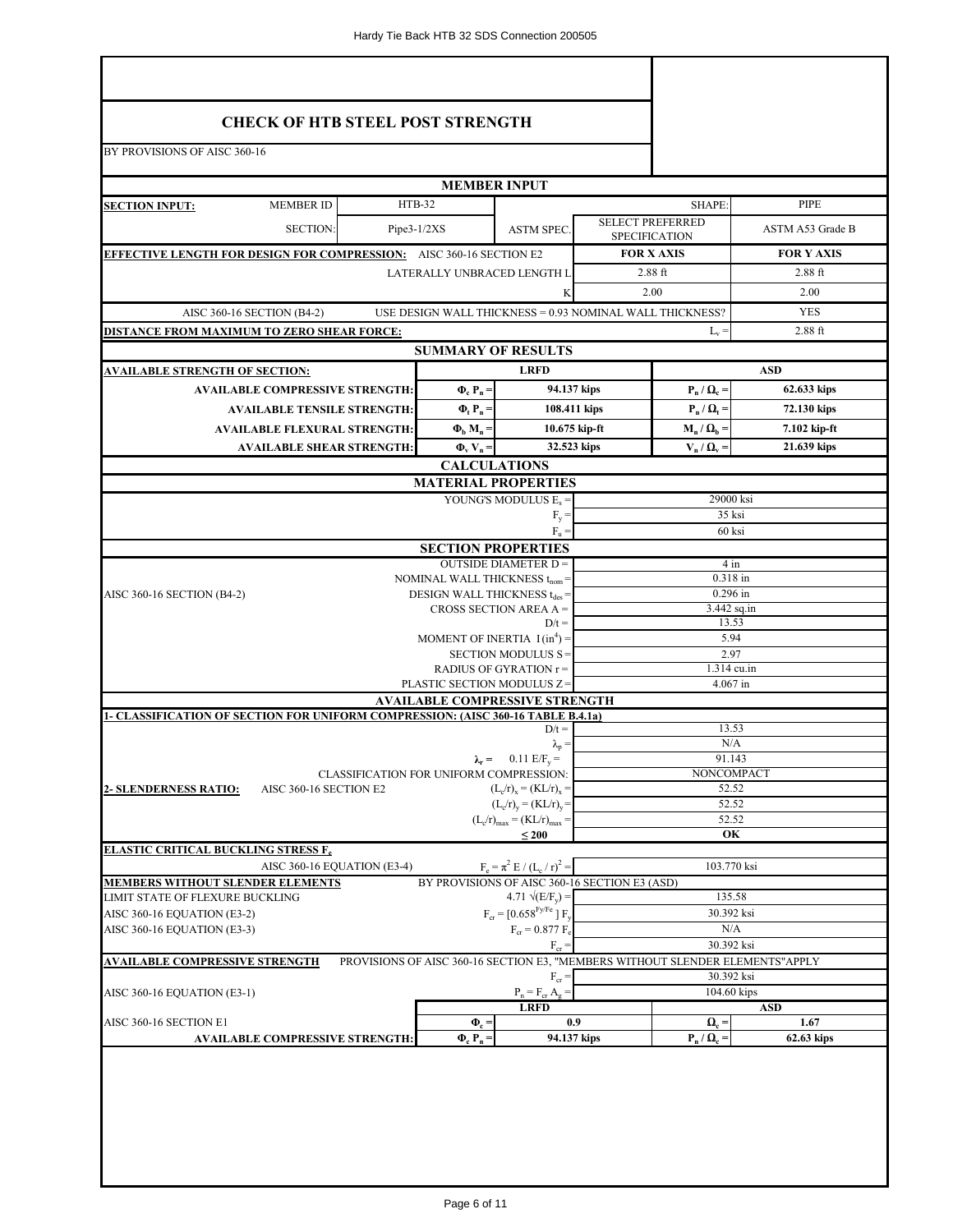|                                                                                            | <b>AVAILABLE TENSILE STRENGTH</b>                                 |                                           |                                                        |                    |
|--------------------------------------------------------------------------------------------|-------------------------------------------------------------------|-------------------------------------------|--------------------------------------------------------|--------------------|
| $(ASSUMING Ag = An = Ae)$                                                                  |                                                                   | $A_{\sigma} = A_{n} = A_{e} =$            | 3.442 sq.in                                            |                    |
| TENSILE YIELDING IN THE GROSS SECTION: AISC 360-16 EQUATION (D2-1)                         | $P_n = F_y A_g =$                                                 |                                           | 120.46 kips                                            |                    |
|                                                                                            |                                                                   | <b>LRFD</b>                               | <b>ASD</b>                                             |                    |
| AISC 360-16 SECTION D2. (a)                                                                | $\Phi$ <sub>+</sub>                                               | 0.9                                       | $\Omega_t =$                                           | 1.67               |
| <b>AVAILABLE TENSILE STRENGTH:</b>                                                         | $\Phi$ <sub>t</sub> $P_n =$                                       | 108.411 kips                              | $P_n / \Omega_t =$                                     | 72.13 kips         |
| TENSILE RUPTURE IN THE NET SECTION: AISC 360-16 EQUATION (D2-2)                            |                                                                   | $P_n = F_n A_e =$                         | 206.50 kips                                            |                    |
|                                                                                            |                                                                   | <b>LRFD</b>                               |                                                        | <b>ASD</b>         |
| AISC 360-16 SECTION D2. (b)                                                                | $\Phi_t =$                                                        | 0.75                                      | $\Omega_{\rm t} =$                                     | 2.00               |
| <b>AVAILABLE TENSILE STRENGTH:</b>                                                         | $\Phi$ <sub>t</sub> $P_n =$                                       | 154.872 kips                              | $P_n / Q_t =$                                          | 103.25 kips        |
| TENSILE YIELDING IN THE GROSS SECTION GOVERNS                                              |                                                                   | <b>LRFD</b>                               |                                                        | <b>ASD</b>         |
| <b>AVAILABLE TENSILE STRENGTH:</b>                                                         | $\Phi$ <sub>t</sub> $P_n =$                                       | 108.411 kips                              | $P_n / Q_t =$                                          | 72.13 kips         |
|                                                                                            |                                                                   | <b>AVAILABLE FLEXURE STRENGTH</b>         |                                                        |                    |
| <b>CLASSIFICATION OF SECTION FOR LOCAL BUCKLING IN FLEXURE: (AISC 360-16 TABLE B.4.1b)</b> |                                                                   |                                           |                                                        |                    |
|                                                                                            |                                                                   | $\lambda = D/t =$                         | 13.53                                                  |                    |
|                                                                                            |                                                                   | $\lambda_p = 0.07$ E/F <sub>v</sub> =     | 58.000 cu.in                                           |                    |
|                                                                                            |                                                                   | $\lambda_r = 0.31$ E/F <sub>v</sub> =     | 256.857 in                                             |                    |
| SECTION CLASSIFICATION FOR LOCAL BUCKLING IN FLEXURE:                                      |                                                                   |                                           | <b>COMPACT</b>                                         |                    |
| <b>LIMIT STATE OF YIELDING:</b>                                                            |                                                                   |                                           |                                                        |                    |
| CHECK $D/t < 0.45$ E/F <sub>v</sub> :<br>13.52539393<br>$\lt$                              | 372.86                                                            | OK                                        |                                                        |                    |
| AISC 360-16 EQUATION (F8-1)                                                                |                                                                   | $M_n = M_p = F_v Z =$                     | 142 kip-in                                             |                    |
| <b>LIMIT STATE OF FLANGE LOCAL BUCKLING:</b>                                               |                                                                   |                                           |                                                        |                    |
| FOR NONCOMPACT SECTIONS:                                                                   | $M_n = (0.021E / (D/t) + F_v) S$                                  |                                           | N/A                                                    |                    |
| AISC 360-16 EQUATION (F8-2)<br><b>FOR SLENDER SECTIONS:</b>                                |                                                                   |                                           |                                                        |                    |
| AISC 360-16 EQUATION (F8-4)                                                                |                                                                   | $F_{cr} = 0.33E / (D/t)$                  | N/A                                                    |                    |
| AISC 360-16 EQUATION (F8-3)                                                                |                                                                   | $M_n = F_{cr} S =$                        | N/A                                                    |                    |
| DESIGN FLEXURE STRENGT THE LIMIT STATE OF YIELDING GOVERNS,                                |                                                                   |                                           |                                                        |                    |
| NOMINAL FLEXURAL STRENGTH OF THE SECTION $M_n =$                                           |                                                                   |                                           | 142 kip-in                                             |                    |
|                                                                                            |                                                                   | <b>LRFD</b>                               |                                                        | <b>ASD</b>         |
| AISC 360-16 SECTION F1                                                                     | $\Phi_{\rm b} =$                                                  | 0.9                                       | $\Omega_{\rm b} =$                                     | 1.67               |
| <b>AVAILABLE FLEXURAL STRENGTH:</b>                                                        | $\Phi_{\rm h} M_{\rm n} =$                                        | 128.099 kip-in                            | $M_n / \Omega_b$ =                                     | 85.229 kip-in      |
|                                                                                            | <b>AVAILABLE SHEAR STRENGTH</b>                                   |                                           |                                                        |                    |
|                                                                                            |                                                                   | $L_v =$                                   | $2.88$ ft                                              |                    |
| AISC 360-16 SECTION G6<br>F <sub>cr</sub> IS THE LARGER OF:                                |                                                                   |                                           |                                                        |                    |
| AISC 360-16 EQUATION (G5-2a)                                                               | $F_{cr} = 1.60 \text{ E} / \sqrt{(L_v / \text{D}) (D/t)^{5/4}} =$ |                                           | 609.117 ksi                                            |                    |
|                                                                                            |                                                                   |                                           | 454.745 ksi                                            |                    |
| AISC 360-16 EQUATION (G5-2b)                                                               |                                                                   | $F_{cr} = 0.78 \text{ E} / (D/t)^{3/2}$ = |                                                        |                    |
|                                                                                            | $F_{cr}$ UPPER LIMIT = 0.6 $F_v$ =                                |                                           | 21.000 ksi                                             |                    |
|                                                                                            |                                                                   | $F_{cr} =$                                | 21.000 ksi                                             |                    |
| AISC 360-16 EQUATION (G5-1)                                                                | NOMINAL SHEAR STRENGTH $V_n = F_{cr} A_g / 2 =$                   |                                           | 36.14 kips                                             |                    |
|                                                                                            |                                                                   | <b>LRFD</b>                               |                                                        | <b>ASD</b>         |
| AISC 360-16 SECTION G1<br><b>AVAILABLE SHEAR STRENGTH:</b>                                 | $\Phi_{\rm v}$ =<br>$\Phi_v$ V <sub>n</sub> =                     | 0.9<br>32.523 kips                        | $\mathbf{\Omega}_{\mathbf{v}} =$<br>$V_n / \Omega_v =$ | 1.67<br>21.64 kips |
|                                                                                            |                                                                   |                                           |                                                        |                    |

#### **CHECK POST STRENGTH**

| <b>CHECK POST STRENGTH FOR ALLOWABLE STRESS DESIGN LOADING</b> |                 |                  |                                       |              |  |  |  |  |
|----------------------------------------------------------------|-----------------|------------------|---------------------------------------|--------------|--|--|--|--|
|                                                                | <b>REQUIRED</b> | <b>AVAILABLE</b> | <b>REQUIRED</b> /<br><b>AVAILABLE</b> | <b>CHECK</b> |  |  |  |  |
| <b>TENSILE STRENGTH:</b>                                       | $3.13$ kip      | 72.13 kip        | 0.043324848                           | OK           |  |  |  |  |
| <b>SHEAR STRENGTH:</b>                                         | 3.13 kip        | $21.64$ kip      | 0.144416159                           | OK           |  |  |  |  |
| <b>FLEXURAL STRENGTH:</b>                                      | 107.81 kip-in   | $85.23$ kip-in   | 1.264977463                           | NG           |  |  |  |  |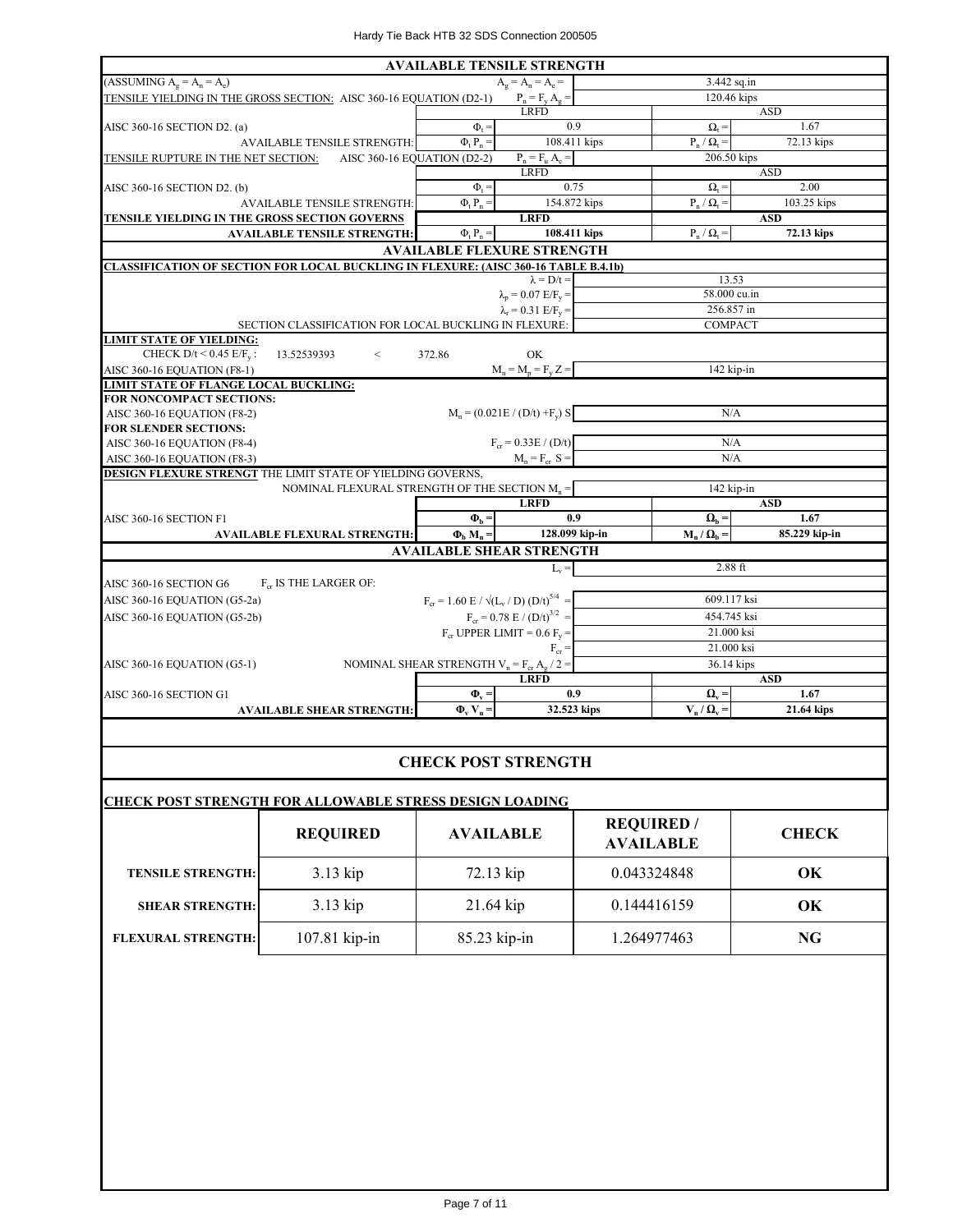| <b>CHECK OF FILLET WELD AT POST BASE (ASD)</b> |                 |                                                 |                       |
|------------------------------------------------|-----------------|-------------------------------------------------|-----------------------|
| BY PROVISIONS OF ANSI/AISC 360-16              |                 |                                                 |                       |
|                                                |                 |                                                 |                       |
|                                                |                 | <b>INPUT</b>                                    |                       |
|                                                |                 | Υ<br>$\pmb{\mathsf{X}}$                         |                       |
| POST:                                          |                 | SECTION:                                        | Pipe3-1/2XS           |
|                                                |                 | ASTM SPECIFICATION                              | ASTM A53 Grade B      |
| <b>BASE PLATE:</b><br>THICKNESS $t =$          | $0.500$ in $\,$ | ASTM SPECIFICATION                              | ASTM A36              |
| <b>FILLET WELD PROPERTIES:</b>                 |                 | ELECTRODE CLASSIFICATION                        | $\rm E70XX$           |
|                                                |                 | FILLET WELD LEG SIZE AT FLANGE =                | $1/2$ in              |
| <b>APPLIED LOADS</b>                           |                 | APPLIED AXIAL FORCE $F_Z =$                     | 3.125 kip             |
|                                                |                 | APPLIED SHEAR FORCE $\mathrm{F}_{\mathrm{x}} =$ | 3.125 kip             |
|                                                |                 | APPLIED SHEAR FORCE $F_y =$                     | $0.000\ \mathrm{kip}$ |
|                                                |                 | APPLIED BENDING MOMENT $\text{M}_\text{x}$ =    | $0.000$ kip-in $\,$   |
|                                                |                 | APPLIED BENDING MOMENT $M_y =$                  | 107.813 kip-in        |
|                                                |                 | APPLIED BENDING MOMENT $\rm M_{z}$ =            | $0.000$ kip-in $\,$   |
|                                                |                 |                                                 |                       |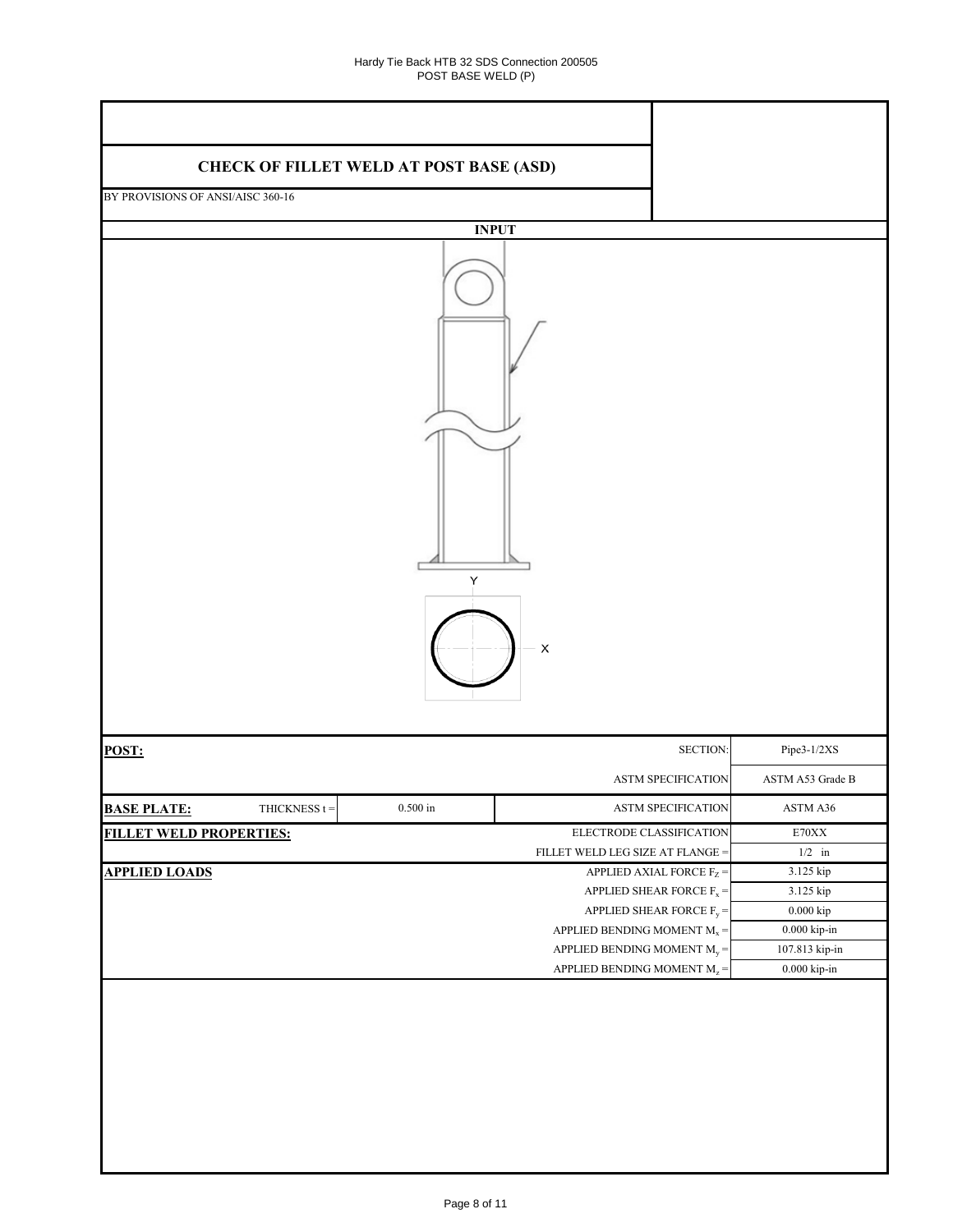#### Hardy Tie Back HTB 32 SDS Connection 200505 POST BASE WELD (P)

|                                                                                                                            | <b>CALCULATIONS</b>                                                                                     |                             |
|----------------------------------------------------------------------------------------------------------------------------|---------------------------------------------------------------------------------------------------------|-----------------------------|
| <b>POST PROPERTIES:</b>                                                                                                    | <b>OUTSIDE DIAMETER D =</b>                                                                             | $4.000$ in                  |
|                                                                                                                            | $t_{des} =$                                                                                             | $0.296$ in                  |
|                                                                                                                            | $F_y =$                                                                                                 | 35 ksi<br>60 ksi            |
|                                                                                                                            | $F_u =$<br>$F_y =$                                                                                      | 36 ksi                      |
| <b>BASE PLATE PROPERTIES:</b>                                                                                              | $F_n =$                                                                                                 | 58 ksi                      |
| <b>FILLET WELD PROPERTIES:</b>                                                                                             | $F_y = 0.6 F_{EXX} =$<br>AISC 360-16 TABLE J2.5                                                         | 42.0 ksi                    |
|                                                                                                                            | TOTAL LENGTH OF WELD L =                                                                                | 13.68 in                    |
|                                                                                                                            | $I_x = I_y = \pi d_1^4 / 64 - \pi d_2^4 / 64 =$                                                         | 11.53 in^4                  |
|                                                                                                                            | $C_x = C_y =$                                                                                           | 2.35 in                     |
|                                                                                                                            | $S_x = S_y =$                                                                                           | 4.90 cu.in                  |
| AISC 360-16 TABLE J2.4                                                                                                     | MINIMUM WELD SIZE =                                                                                     | $3/16$ in                   |
|                                                                                                                            | CHECK PROVIDED WELD SIZE $\geq$ MINIMUM ALLOWABLE<br><b>EFFECTIVE LENGTH</b>                            | OK<br>13.68 in              |
|                                                                                                                            | EFFECTIVE THROAT                                                                                        | $0.35$ in                   |
|                                                                                                                            | EFFECTIVE AREA $A_w =$                                                                                  | $4.84$ sq.in                |
| WELD REQUIRED STRENGTH                                                                                                     |                                                                                                         |                             |
| 1- SHEAR STRESSES:                                                                                                         |                                                                                                         |                             |
| SHEAR STRESS DUE TO F <sub>X</sub>                                                                                         | $r_{\text{Fax}} = F_{\text{X}} / A_{\text{e}} =$                                                        | 0.646 ksi                   |
| SHEAR STRESS DUE TO F <sub>Y</sub><br>MOST CRITICAL SHEAR STRESS DUE TO TORSION M <sub>7</sub>                             | $r_{\text{Fay}} = F_Y / A_e =$<br>$r_{\text{Max}} = M_Z C_y / I_P$                                      | $0.000$ ksi<br>$0.000$ ksi  |
|                                                                                                                            |                                                                                                         | 0.000 ksi                   |
|                                                                                                                            |                                                                                                         |                             |
| RESULTANT SHEAR STRESS:                                                                                                    | $r_a = \sqrt{(r_{Fax} + r_{Max})^2 + (r_{Fay} + r_{May})^2}$                                            | 0.646 ksi                   |
|                                                                                                                            |                                                                                                         |                             |
| 2- TENSION STRESSES:<br>TENSION STRESS DUE TO Fz                                                                           | $r_{\text{Faz}} = F_Z / A_e =$                                                                          | 0.646 ksi                   |
| CRITICAL TENSILE STRESS DUE TO M <sub>x</sub>                                                                              | $r_{\text{Max}} = M_X C_y / I_x =$                                                                      | $0.000$ ksi                 |
| CRITICAL TENSILE STRESS DUE TO M <sub>Y</sub>                                                                              | $r_{\text{May}} = M_Y C_x / I_y =$                                                                      | 22.004 ksi                  |
|                                                                                                                            |                                                                                                         |                             |
|                                                                                                                            | $\mathbf{r}_\mathrm{a} = \mathbf{r}_\mathrm{Faz} + \mathbf{r}_\mathrm{Max} + \mathbf{r}_\mathrm{May} =$ | 22.650 ksi                  |
|                                                                                                                            |                                                                                                         |                             |
| 3- COMBINING SHEAR AND TENSILE STRESSES INTO RESULTANT SHEAR STRESS:<br>$r_a = \sqrt{r_a s_{HEAR}}^2 + r_{a \, TENSION}^2$ |                                                                                                         | 22.659 ksi                  |
|                                                                                                                            |                                                                                                         |                             |
| AISC 360-16 TABLE J2.5                                                                                                     | WELD NOMINAL STRESS $F_{nw}$ = 0.6 $F_{EXX}$ =<br>$\Omega =$                                            | 42.00 ksi<br>$\overline{2}$ |
| AISC 360-16 TABLE J2-5<br>WELD AVAILABLE STRESS =                                                                          | WELD AVAILABLE STRESS = $F_{nw}$ / $\Omega$ =                                                           | 21.000 ksi                  |
|                                                                                                                            |                                                                                                         |                             |
|                                                                                                                            | <b>RATIO OS REQUIRED STRENGTH/ AVAILABLE STRENGTH =</b>                                                 | 1.079                       |
|                                                                                                                            | <b>REQUIRED STRENGTH &gt; AVAILABLE STRENGTH</b>                                                        | NG                          |
|                                                                                                                            |                                                                                                         |                             |
|                                                                                                                            |                                                                                                         |                             |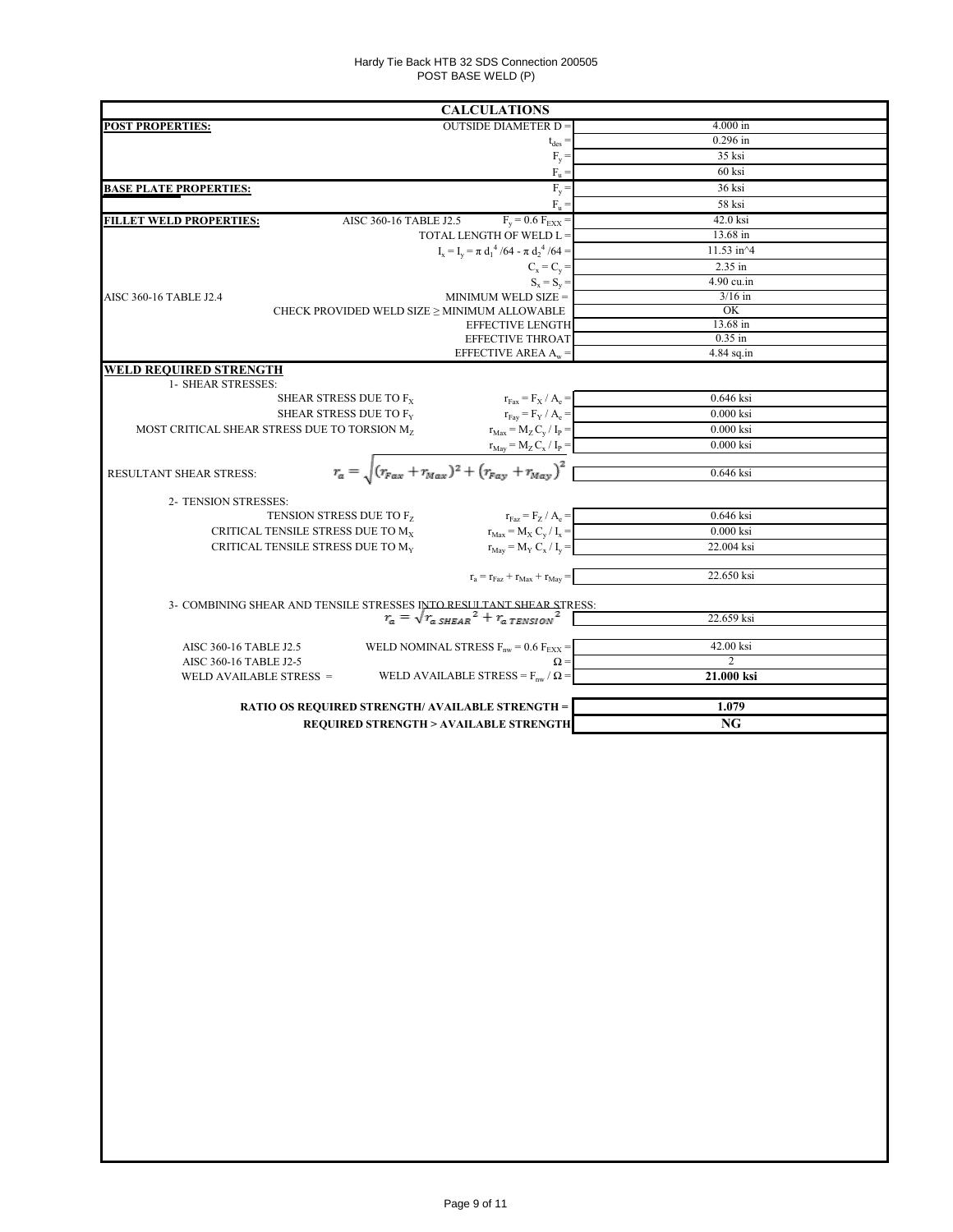